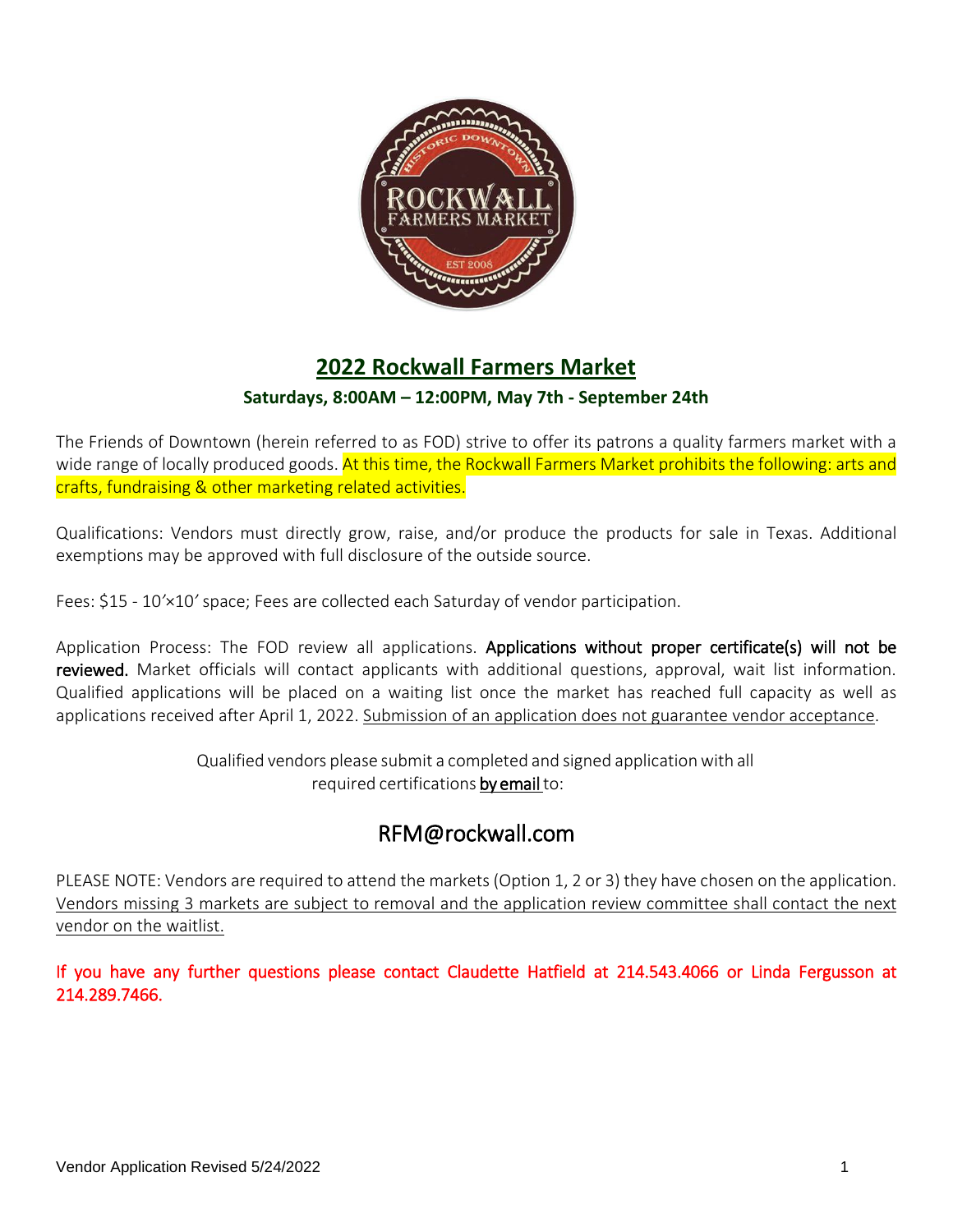#### **Farmers Market Food Safety Guidelines**

*\*keep this page for your records*

- 1. Food vendors must submit a copy of manufacturing permit and copies of labeling. Cottage food vendors must submit a copy of food handler's certificate and copies of labeling. Taxable goods require a copy of sales taxpermit.
- 2. Egg producers selling only ungraded eggs from their own flock may be exempt from the TX Dept. of Agriculture, but must be permitted by the State Health Services. Eggs must be stored under refrigeration at 45 degrees or less. Vendors must provide a thermometer to verify temp. Eggs must be labeled as non-graded in new cartons/no previously used cartons.
- 3. Meat vendors must submit a copy of their State or USDA licensing to ensure that meat is properly processed under State and/or USDA regulations. Specific labeling requirements must also be met ex: safe food handling, name and address of distributor or packer etc. Meat must be stored frozen in a mechanical freezer at 0 degrees or less.
- 4. Milk vendors must submit a copy of state milk licensing. Fluid milk, dry milks and milk products complying with Grade-A standards shall be obtained andpasteurized.
- 5. Vendors selling foods requiring temperature control must have equipment onsite in order to maintain proper food temperatures. All refrigeration or freezer units must have thermometers on hand for verifying temperatures.
- 6. All cottage food products must meet Texas Cottage Law labeling requirements to include the following information: the name and physical address of the cottage food production operation; the common or usual name of the product; if a food is made with a major food allergen, such as eggs, nuts, soy, peanuts, milk or wheat that ingredient must be listed on the label; as well as the following statement: "This food is made in a home kitchen and is not inspected by the Department of State Health Services or a local health department." Labels must belegible.
- 7. All cottage food products must be packaged in a manner that prevents productcontamination.
- 8. Cottage food products may besold:
	- a. Baked goods, i.e. cakes, cookies, pastries. **EXCEPTION: Baked goods requiring refrigeration are prohibited under cottage food law**, i.e. cream pies, meringue pies, cheesecakes, pumpkin pies, chocolate covered fruit
	- b. Candy (including chocolate, chocolate-dipped pretzels, chocolate-dipped Oreos,etc.)
	- c. Coated and uncoated nuts
	- d. Unroasted nut butters, fruit butters
	- e. Canned jams and jellies
	- f. Fruit pies (including pecan pie)
	- g. Dehydrated fruits/vegetables including dried beans
	- h. Popcorn and popcorn snacks
	- i. Cereal, *including* granola
	- j. Dry mixes
	- k. Vinegar, pickles, mustard
	- l. Roasted coffee or dry tea
	- m. Dried herbs or herb mixes
- 9. Sampling foods, vendors must adhere to the following guidelines:
	- a. Provide hand wash station consisting of: continuous flow spigot for clean potable water, antibacterial liquid soap and paper towels, container to catch dirty water from handwashing.
	- b. Three step ware washing station to be available to wash, rinse, and sanitize utensils.
	- c. Trash can to capture cups/utensils.
	- d. Served while wearing clean or disposable plastic gloves.
	- e. Observing proper hand washing techniques immediately before preparingsamples
	- f. Produce intended for sampling is washed in potable water to remove soil or other visible material
	- g. All potentially hazardous food maintained at 41°F or below should be disposed of w/in 2 hrs. Public time as health control will not be allowed for TCS foods prepackaged/wrapped or otherwise made to be sold whole to the public.
	- h. Utensil and cutting surfaces used for cutting samples are smooth, non-absorbent, and easily cleaned or disposed of.
- 10. RFM vendors are subject to an inspection by the city healthinspector.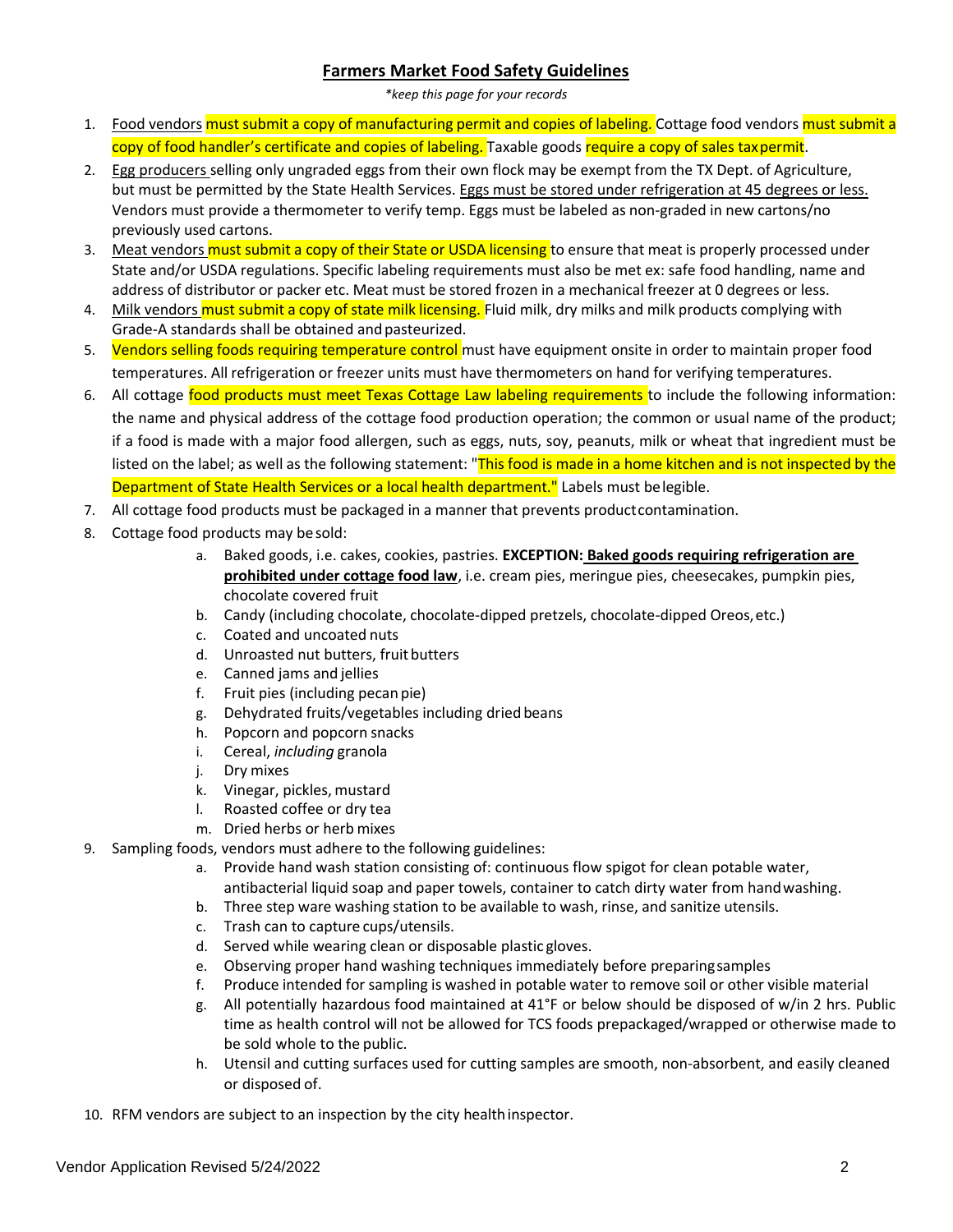#### **Rockwall Farmers Market (RFM) Rules & Operations Manual**

*\*keep this page for your records*

- 1. Vendor applications are subject to review and approval; submission of an application does not guarantee participation. Only approved vendors are allowed to sell at theRFM.
- 2. APPLICATIONS WILL NOT BE CONSIDERED WITHOUT REQUIRED CERTIFICATES ATTACHED.
- 3. Vendors maintaining food or agricultural retail operations will be considered on a case-by-case basis.
- 4. Vendors missing more than 3 markets will be subject to removal.
- 5. Vendors shall supply all materials/supplies for sales as well as set up; such as canopies, tables and chairs.
- 6. No firearms, alcoholic beverages or drugs will be allowed at the RFM.
- 7. Vendors must vacate the market by 1PM. Vendors shall not use public trash receptacles for disposal of boxes or unsold produce. If the FOD has to clean your space at the close of market, vendor may not be able to return. Vendors cannot leave items onpremise.
- 8. Vendors shall park in designated public parking. Vendors may not utilize on street parking during theMarket.
- 9. Parking not allowed around the Courthouse or the lot at Goliad Street across from 7-11. This includes all vendor and volunteer vehicles. Parking map: [www.rockwall.com/mainstreet.](http://www.rockwall.com/mainstreet) SAVE PARKING FOR YOURCUSTOMERS.
- 10. The FOD are responsible for market operations and for enforcing the rules set forth. Violation of any provision of the market rules shall be a material breach and default by vendor. FOD reserves the right to cancel a vendor's participation at any time if vendor is found to be in violation of market rules or eligibility requirements.
- 11. Designation and allocation of space at the market is determined by the FOD and is subject to change at any time market coordinators deem necessary.
- 12. Hours of operation: Saturdays, 8AM-12PM. Vendors must arrive at the market no later than 7:30AM to allow time to set up and be ready for 8AM opening.
- 13. For safety, no vehicles shall be allowed in the Farmers Market area after 7:30AM.
- 14. Vendors are responsible for keeping their area clean/free of any conditions that might potentially result in or cause injury to vendors and other persons/parties during market hours. Sidewalks must be free and clear of debris/cardboard boxes. Cords stretched across pathways must be taped down securely.
- 15. RFM will be open rain or shine. If rain is forecasted, vendors may use discretion regarding attendance. A weatherrelated absence will not be applied to the (3) allowable absences rule.
- 16. All products sold at the RFM shall be grown, raised, and/or produced by the vendor within the Texas regions, with the exception of approved full disclosure of selling another's product with the name, contact and location of origin.
- 17. Vendors shall sell only items the committee has approved for sale. Vendors wishing to add an item(s) to their list must first gain approval from the committee by submitting an amended application.
- 18. Vendors shall determine the pricing and display of their products.
- 19. All vendors must abide by health code and restrictions, rules, laws of the City, County, and State.
- 20. No potentially hazardous produce or product will be permitted for sale.
- 21. Items intended for human consumption shall not be stored on the ground at any time and shall be in safe and sound condition. Vendors are solely responsible for damages resulting from the sale of unsafe or unsound goods.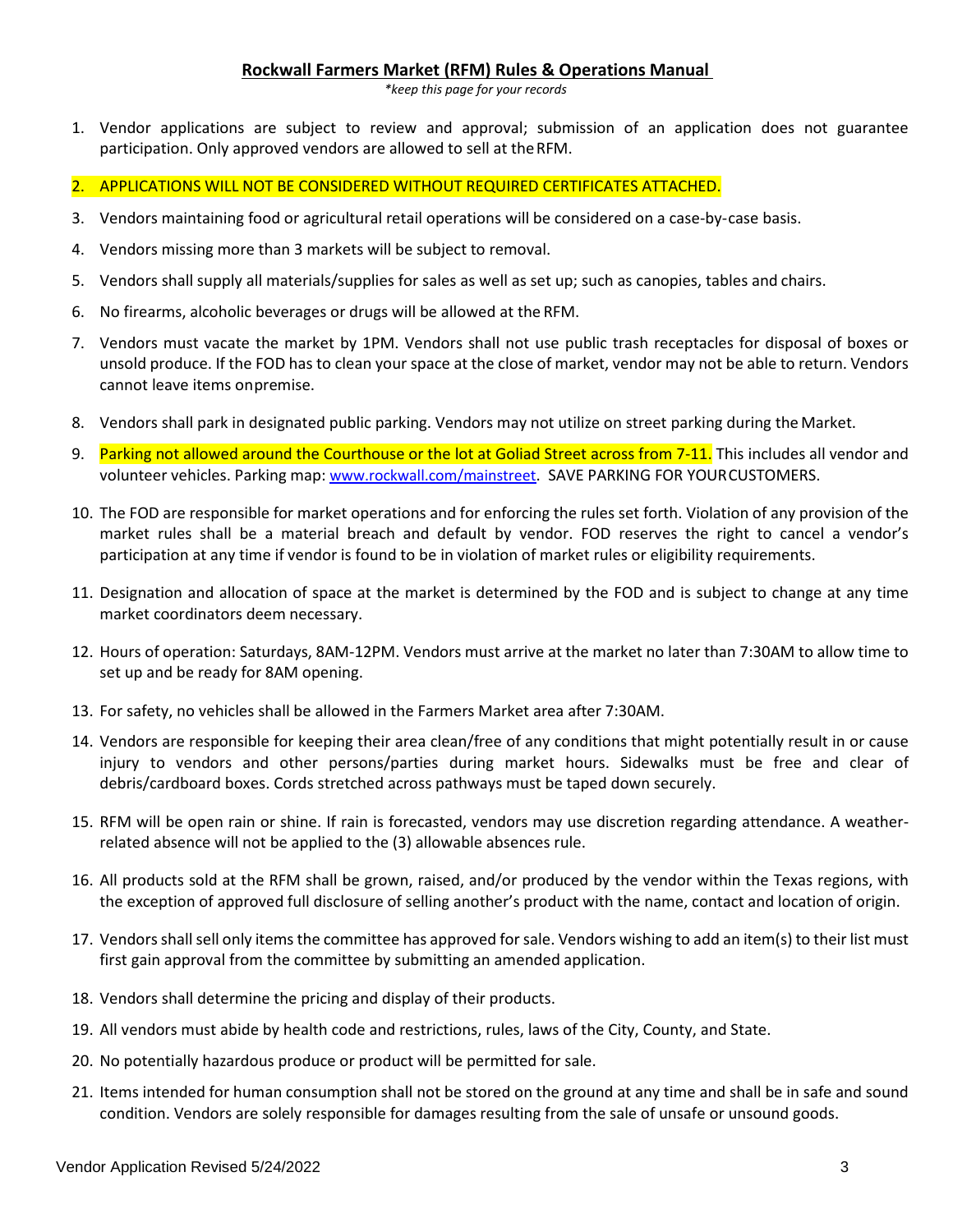### **ROCKWALL FARMERS MARKET – 2022 SEASON - VENDOR APPLICATION**

| Phone: 2008 Contract Contract Contract Contract Contract Contract Contract Contract Contract Contract Contract Contract Contract Contract Contract Contract Contract Contract Contract Contract Contract Contract Contract Con                                                                                                                                                                                                                                                                                                                                                                                                                                                                                                                                                                                                                                                                                                                                          |                                                                                                                                                                                                                      |                                                                |
|-------------------------------------------------------------------------------------------------------------------------------------------------------------------------------------------------------------------------------------------------------------------------------------------------------------------------------------------------------------------------------------------------------------------------------------------------------------------------------------------------------------------------------------------------------------------------------------------------------------------------------------------------------------------------------------------------------------------------------------------------------------------------------------------------------------------------------------------------------------------------------------------------------------------------------------------------------------------------|----------------------------------------------------------------------------------------------------------------------------------------------------------------------------------------------------------------------|----------------------------------------------------------------|
|                                                                                                                                                                                                                                                                                                                                                                                                                                                                                                                                                                                                                                                                                                                                                                                                                                                                                                                                                                         |                                                                                                                                                                                                                      |                                                                |
| Contact person working the Rockwall Farmers Market: (Must provide if primary person will not be working the market.)                                                                                                                                                                                                                                                                                                                                                                                                                                                                                                                                                                                                                                                                                                                                                                                                                                                    |                                                                                                                                                                                                                      |                                                                |
|                                                                                                                                                                                                                                                                                                                                                                                                                                                                                                                                                                                                                                                                                                                                                                                                                                                                                                                                                                         |                                                                                                                                                                                                                      |                                                                |
|                                                                                                                                                                                                                                                                                                                                                                                                                                                                                                                                                                                                                                                                                                                                                                                                                                                                                                                                                                         |                                                                                                                                                                                                                      |                                                                |
| Product(s) to be sold at the Farmers Market:<br>□ Farm Fruits/Vegetables<br>$\Box$ Dairy<br>□ Meat/Seafood/Poultry<br>$\Box$ Eggs<br>$\Box$ Honey<br>□ Breads/Pasta<br>□ Herbs/Plants/Flowers<br>$\square$ Baked goods<br>□ Value added i.e. salsas, jellies, relishes, pickles, oils, dry mixes, etc.<br>$\Box$ Other<br>Are you operating under the Texas Cottage Law? $\Box$ Yes $\Box$ No<br>If yes, please include copies of your food handler's certificate and labeling for each item sold at the market.<br>Are you operating as a food manufacturer?  □ Yes  □ No<br>If yes, please include copies of your permit and labeling for each item sold at the market.<br>Do you plan to provide samples at the market? $\Box$ Yes $\Box$ No<br>If yes, please refer to the food sampling guidelines on page 3 item 9 of the application.<br>Are you selling taxable items? $\Box$ Yes<br>$\Box$ No<br>If yes, please provide a copy of your state sales tax permit. | $\Box$ Certified organic<br>$\Box$ Sustainable<br>□ Conventional<br>$\Box$ Pastured<br>$\Box$ Grass fed<br>$\Box$ Grain finished<br>□ Hormone Free/Antibiotic Free<br>$\Box$ Artisanal<br>$\Box$ Raw<br>$\Box$ Local | □ Organic ingredients<br>$\square$ Sugar free<br>□ Gluten free |
| List all items sold at the RFM. Vendors will not be allowed to sell items not listed in this section without prior approval.                                                                                                                                                                                                                                                                                                                                                                                                                                                                                                                                                                                                                                                                                                                                                                                                                                            |                                                                                                                                                                                                                      |                                                                |
|                                                                                                                                                                                                                                                                                                                                                                                                                                                                                                                                                                                                                                                                                                                                                                                                                                                                                                                                                                         |                                                                                                                                                                                                                      |                                                                |
| Vendor space size: $10' \times 10' = $15$ Each                                                                                                                                                                                                                                                                                                                                                                                                                                                                                                                                                                                                                                                                                                                                                                                                                                                                                                                          | How many 10' x 10' spaces are requested? ________                                                                                                                                                                    |                                                                |
| Do you need electricity for heating or refrigeration of items sold at the market? $\Box$ Yes $\Box$ No                                                                                                                                                                                                                                                                                                                                                                                                                                                                                                                                                                                                                                                                                                                                                                                                                                                                  |                                                                                                                                                                                                                      |                                                                |
| CHOOSE YOUR ATTENDANCE OPTION BELOW: You or your representative is required to be in attendance on the dates you select.                                                                                                                                                                                                                                                                                                                                                                                                                                                                                                                                                                                                                                                                                                                                                                                                                                                |                                                                                                                                                                                                                      |                                                                |
| $\Box$ OPTION 1 – I am committed to attending all 21 markets during the 2022 season.<br>$\Box$ OPTION 2 – I am committed to attending the following markets during the 2019 season (please mark your calendar):<br>5/7 5/21 6/4 6/18 7/2 7/16 7/30 8/13 8/27 9/10 9/24<br>$\Box$ OPTION 3 - I am committed to attending the following markets during the 2019 season (please mark your calendar):                                                                                                                                                                                                                                                                                                                                                                                                                                                                                                                                                                       |                                                                                                                                                                                                                      |                                                                |
| 5/14 5/28 6/11 6/25 7/9 7/23 8/6 8/209/3 9/17<br>REMEMBER: All vendors who are selected by the committee are required to attend the markets that they have checked above.<br>If you miss more than 3 markets you will be subject to removal and the application review committee shall contact the next vendor on the waitlist.                                                                                                                                                                                                                                                                                                                                                                                                                                                                                                                                                                                                                                         | By signing the application, you are acknowledging the following:                                                                                                                                                     |                                                                |